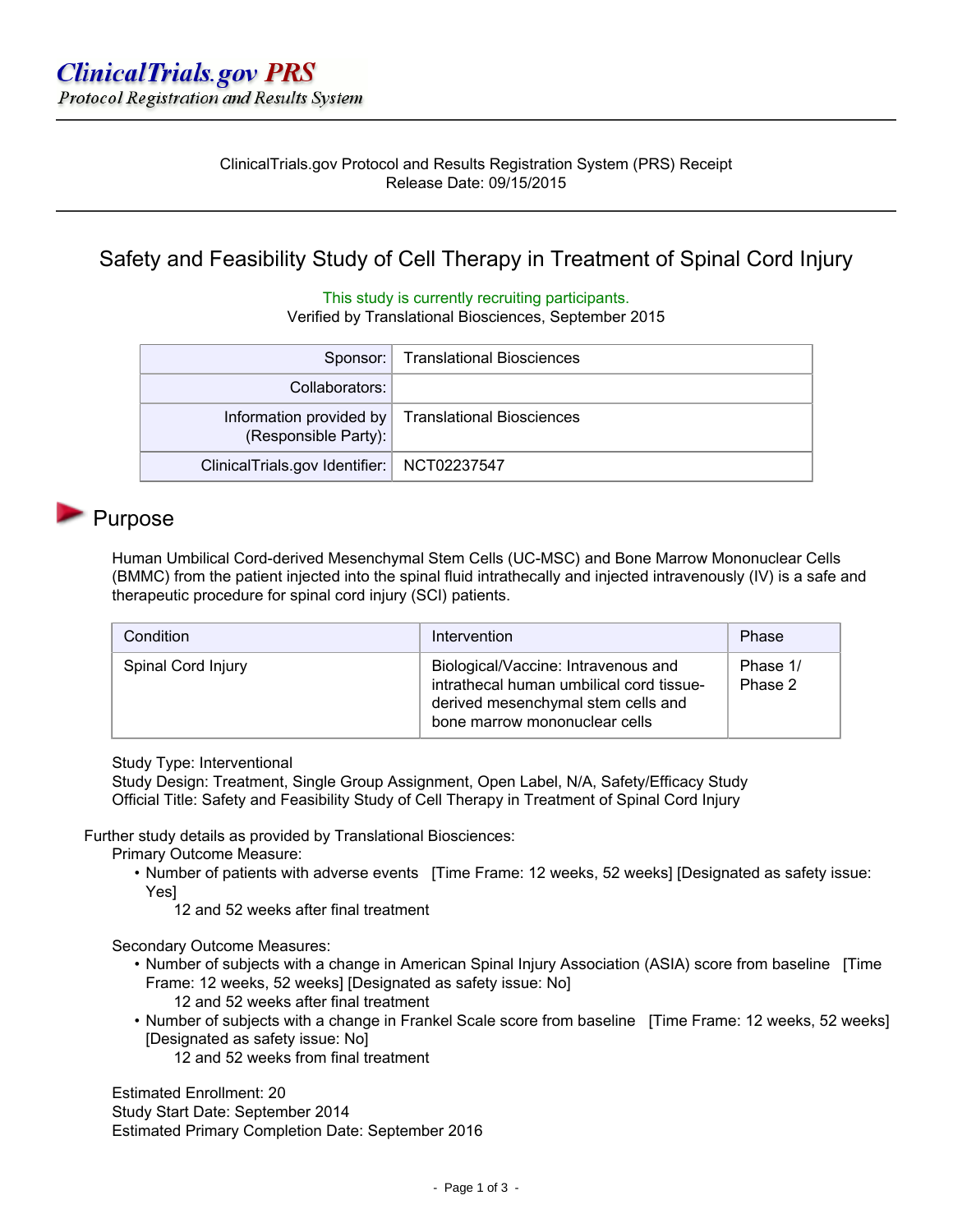| Arms                                                                                                                                                                         | Assigned Interventions                                                                                                                             |
|------------------------------------------------------------------------------------------------------------------------------------------------------------------------------|----------------------------------------------------------------------------------------------------------------------------------------------------|
| Experimental: IV and IT UC-MSC and BMMC<br>Intravenous and intrathecal human<br>umbilical cord tissue-derived<br>mesenchymal stem cells and bone<br>marrow mononuclear cells | Biological/Vaccine: Intravenous and intrathecal human<br>umbilical cord tissue-derived mesenchymal stem cells and<br>bone marrow mononuclear cells |

### Detailed Description:

The proposed study will assess primary safety and secondary efficacy endpoints of autologous bone marrow mononuclear cells and allogeneic human umbilical cord-derived mesenchymal stem cells administered to 20 male and female subjects between ages of 18-50 with spinal cord injury. These cells will be administered intrathecally and intravenously multiple times over the course of one month.

The primary objective is freedom from treatment-associated adverse events at 3 and 12 months post-treatment. Secondary objective will be efficacy at baseline, 3 months and 12 months and will be quantified based on the following: American Spinal Cord Injury Association (ASIA) classification and the Frankel Scale.

## **Eligibility**

Ages Eligible for Study: 18 Years to 50 Years Genders Eligible for Study: Both Accepts Healthy Volunteers: Yes

### Criteria

Inclusion Criteria:

- Men and women between age 18 and 50
- Paraplegics and quadriplegics with complete or incomplete spinal cord injuries.
- Willingness to undergo bone marrow derived autologous cell therapy.
- Ability and willingness to make regular visits to hospital and follow ups during the protocol procedure and comply with all medical instructions
- Traumatic Injury of spinal cord with complete or partial damage by Magnetic Resonance Imaging (MRI) and injury level below C4
- ASIA impairment scale from A C
- Must have proof of health insurance in country of residence.
- Signed informed consent

### Exclusion Criteria:

- Pre- existing or current systemic disease such as lung, liver (exception: history of uncomplicated hepatitis A), gastrointestinal, cardiac, Human Immunodeficiency Virus (HIV)
- History of life threatening allergic- or immune-mediated reaction
- Hemodynamic instability
- Peripheral muscular dystrophy
- Lactating or pregnant woman
- Women capable of childbearing unwilling to use multiple forms of contraception
- Alcohol drug abuse /dependence
- Positive test result for hepatitis A and Hepatitis B OR C
- Major-traumatic brain injury and psychiatric illness
- Open injuries
- Active infectious diseases
- Life expectancy of less than one year due to terminal condition
- Neurodegenerative diseases
- Primary hematologic diseases